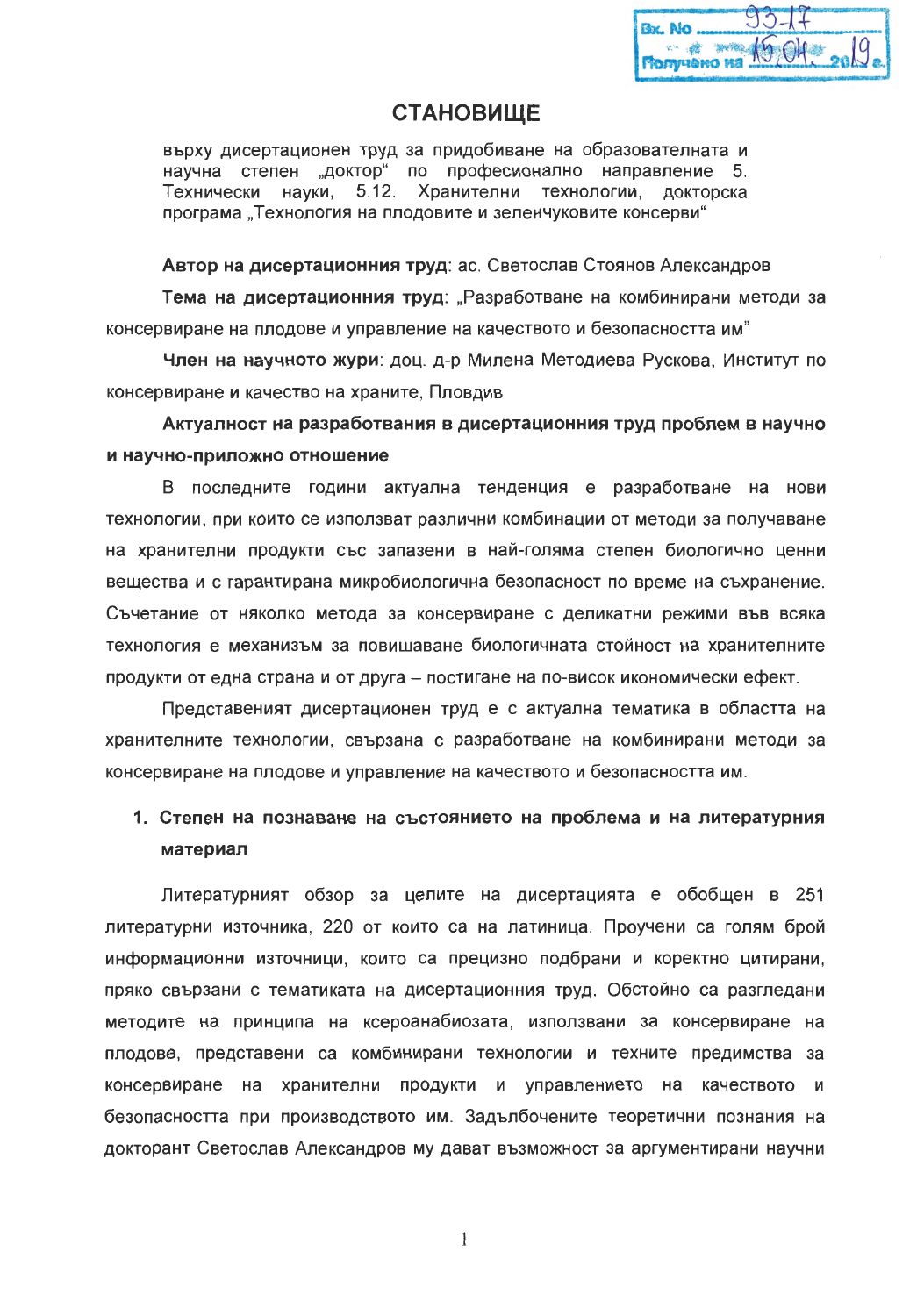обобщения на литературния обзор и логическо оформяне на целта, задачите и подхода за тяхното реализиране.

# 2. Съответствие на избраната методика на изследване с поставената цел и задачи на дисертационния труд

В хода на изследванията докторантът подробно е описал предварителната подготовка на пробите, опитните постановки, приложил е и овладял разнообразни физико-химични и микробиологични подходи и методи.

Използваният Симплекс центроиден план е уместно избран за извеждане на адекватни математически модели при приготвяне на моделните осмотични разтвори. За установяване оптималните области на компонентния състав на осмотичния разтвор, използван за дехидратация на изследваните плодове, много удачно са избрани целевите функции и границите им на вариране. Направена е статистическа обработка на резултатите и подробно е описан използвания ротатабелен централен композиционен план при многофакторното планиране на осмотичната дехидратация, в резултат на което е представена оптимизацията на процеса в графичен вид. Чрез прецизно определяне независимите променливи (температура на сушилния агент и натоварване на лесите), оказващи влияние върху кинетиката на термопомпено и конвективно сушене е приложен пълен факторен експеримент от типа  $2^2$  с три повторения във всяка точка.

Като добре обоснована завършеност на дисертационната работа е представената оптимизация графична на осмотично дехидратирани И впоследствие термопомпено сушени плодове, изобразяваща оптималните стойности на избраните целеви функции (антиоксидантна активност, промяна на цвета и сензорна оценка). Определени са и специфичните мерки за управление безопасността и качеството при консервиране на сушените плодове чрез комбинирани методи.

## 3. Приноси на дисертационния труд

Получените резултати от дисертационния труд имат полза за науката и са приложими в практиката. Добре обоснован принос с научна и научно-приложна стойност е разработената технологична схема за получаване на осмотично сушени плодове от черна арония, черни боровинки и чреши, които се характеризират с висока антиоксидантна активност. Оригиналност на разработката с приложимост в практиката е използването на фруктоолигозахариди (пребиотик с доказан

 $\overline{2}$